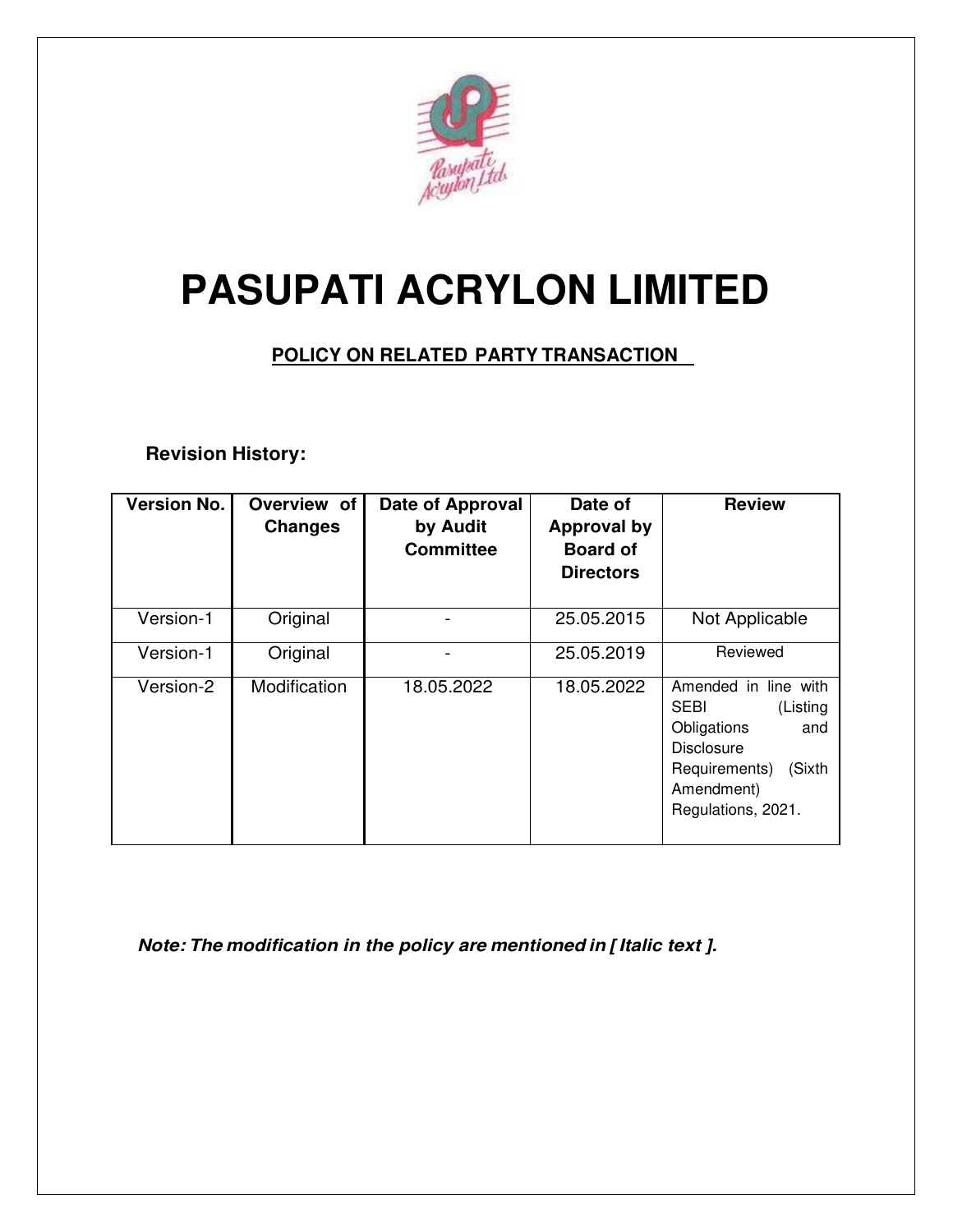#### **TABLE OF CONTENTS**

| Sr. | <b>Particulars</b>                                        | Page Nos. |
|-----|-----------------------------------------------------------|-----------|
| No. |                                                           |           |
| 1.  | Preamble                                                  | 3         |
| 2.  | Purpose                                                   | 3         |
| 3.  | <b>Definitions</b>                                        | 3         |
| 4.  | <b>Materiality Thresholds</b>                             | 5         |
| 5.  | <b>Identification of Related Party Transactions</b>       | 5         |
| 6.  | Review and Approval of Related Party Transactions         | 6         |
| 7.  | Related Party Transactions which do not require approval  | 8         |
| 8.  | Related Party Transactions not approved under this Policy | 8         |
| 9.  | <b>Disclosures</b>                                        | 8         |
| 10. | <b>Review &amp; Amendment</b>                             | 9         |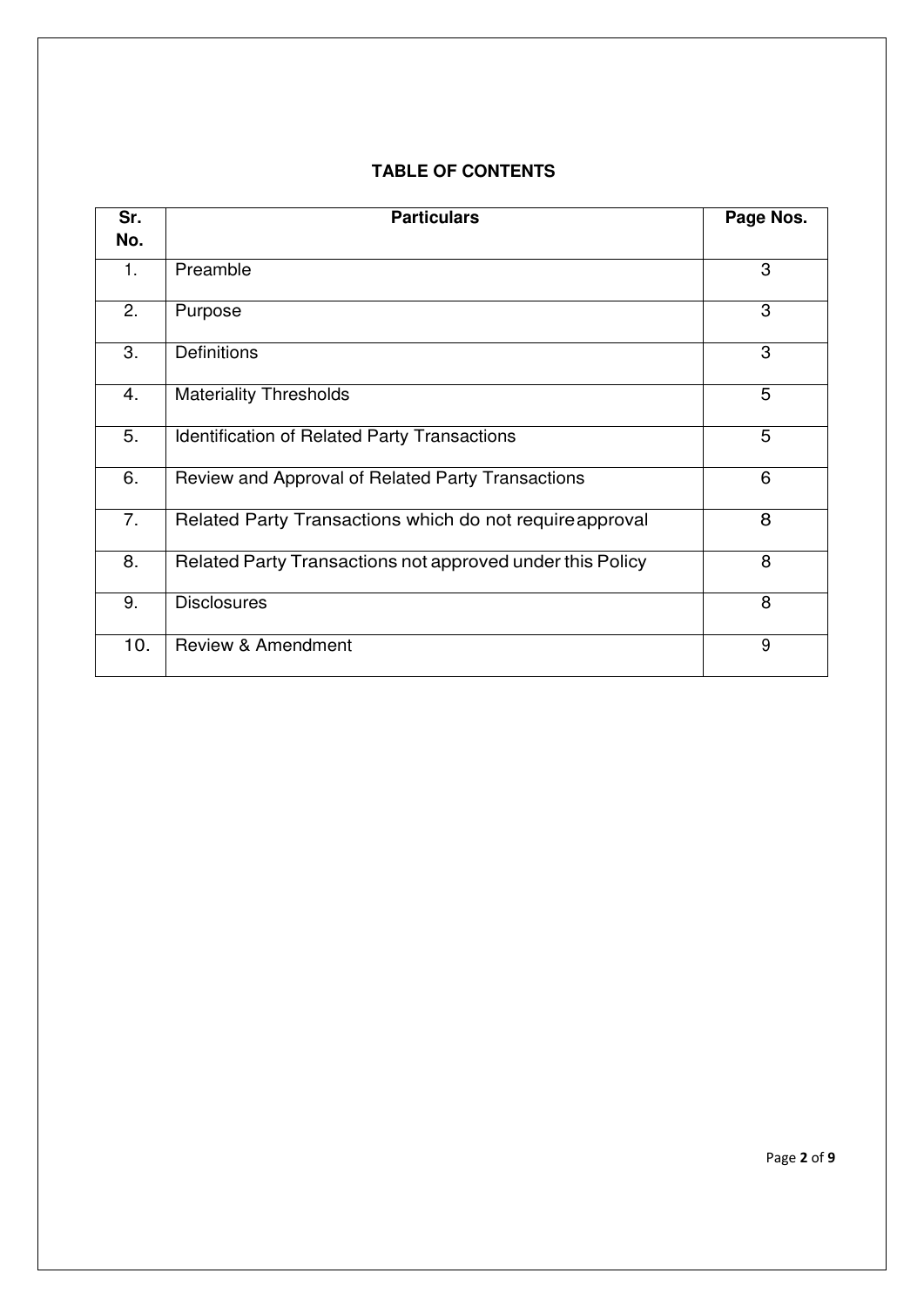## **1. Preamble**

Pursuant to Regulation 23(1) of the Securities and Exchange Board of India (Listing Obligations and Disclosure Requirements) Regulations, 2015, including any modification(s) / amendment(s) / reenactment(s) thereof ("**SEBI Listing Regulations"**), a listed company is required to formulate a policy on materiality of related party transactions and on dealing with related party transactions. Further, the requirements for approval of related party transactions are prescribed under Section 177 & 188 the Companies Act, 2013 read with the Rules framed there under and SEBI Listing Regulations, including any statutory modification(s) or re-enactment thereof.

In light of the above, the Company has framed this Policy on Materiality of Related Party Transactions and Dealing with Related Party Transactions. This Policy has been adopted by the Board of Directors of the Company based on the recommendations of the Audit Committee.

## **2. Purpose**

The Policy sets out the manner of dealing with the transactions between the Company and its related parties in compliance with the applicable laws and regulations as may be amended from time to time and fixes the materiality thresholds for related party transactions.

The purpose of this Policy is to outline the procedures for identification, approval, disclosure and reporting of related party transactions with a view to ensure that such transactions are executed in a transparent and fair manner in the best interests of the Company and its shareholders.

#### **3. Definitions**

- **"Act"** shall mean the Companies Act, 2013 and the Rules framed thereunder, including any modifications, clarifications, circulars or re-enactment thereof.
- **"Arm's length transaction"** means a transaction between two related parties that is conducted as if they were unrelated, so that there is no conflict of interest.
- **"Audit Committee or Committee"** means "Audit Committee" constituted by the Board of Directors of the Company under Regulation 18 of SEBI Listing Regulation and Section 177 of the Act as amended from time to time.
- **"Board of Directors" or "Board"** means the Board of Directors of the Company, as constituted from time to time.
- "**Company**" means Pasupati Acrylon Limited
- "**Key Managerial Personnel"** means key managerial personnel as defined under Section 2(51) of the Act and Regulation 2(1)(o) of SEBI Listing Regulations.

Page **3** of **9**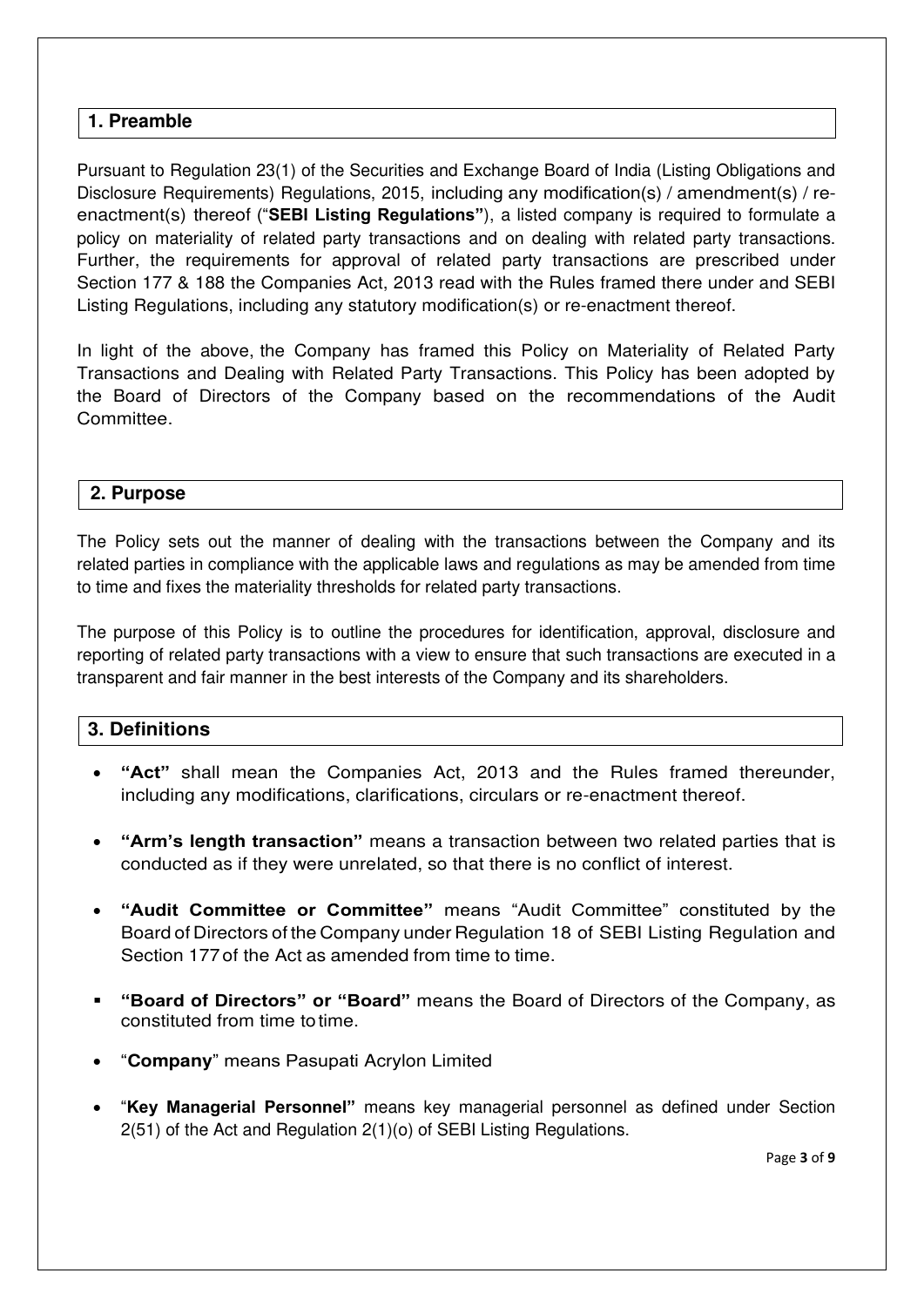- "**Ordinary course of business**" means the usual transactions, customs and practices undertaken by the Company to conduct its business operations and activities and includes all such activities which the Company can undertake as enunciated in the Memorandum and the Articles of Association.
- **"Policy"** means Related Party Transaction Policy of the Company.
- **"Related Party"** means a person or entity:
	- (i) which is a related party as defined under Section 2(76) of the Act and the rules framed thereunder as amended from time to time;
	- (ii) which is a related party under the applicable accounting standards;
	- (iii) which is a related party under Regulation 2(1)(zb) of SEBI Listing Regulations.

<sup>1</sup>[As per Proviso to Regulation 2(1)(zb) of SEBI Listing Regulations, the following shall *also be deemed to be a Related Party –*

- *(a) any person or entity forming part of promoter or promoter group irrespective of their shareholding;*
- (b) *any person or entity holding equity shares of 20% or more; in the Company, either directly or on a beneficial interest basis as provided under Section 89 of the Companies Act, 2013, at any time during the immediately preceding financial year. (This shareholding threshold is set to be lowered to 10% w.e.f 1st April, 2023)]*
- **"Related Party Transactions ("RPTs)"** means transaction in the nature of contract involving transfer of resources, services or obligations between the Company and a Related Party, regardless of whether a price is charged, including transactions under Section 177 and Section 188 of the Act and rules thereof, as defined in applicable accounting standards and as defined in Regulation 2(1) (zc) of the SEBI Listing Regulations.

Explanation – A "transaction" with a Related Party shall be construed to include single or a group of transactions in a contract.

 2 *["Material Modification" of related party transactions means and include any subsequent change to an existing related party transaction having a variance of 25% (twenty five percent) of the existing limit as sanctioned by the Audit Committee/Board/Shareholders or Rs. 10 Crore, whichever is lower.]*

Words and expressions used but not defined in this Policy shall have the same meanings respectively assigned to them in the (i) The Companies Act, 2013 or the Rules framed thereunder; (ii) The Securities and Exchange Board of India (Listing Obligations and Disclosure Requirements) Regulations, 2015.

\_\_\_\_\_\_\_\_\_\_\_\_\_\_\_\_\_\_\_\_\_\_\_\_\_\_\_\_\_\_\_\_\_\_\_\_\_\_\_\_\_\_\_\_\_\_\_  $1<sup>8.2</sup>$  Inserted vide review in meeting dated 18.05.2022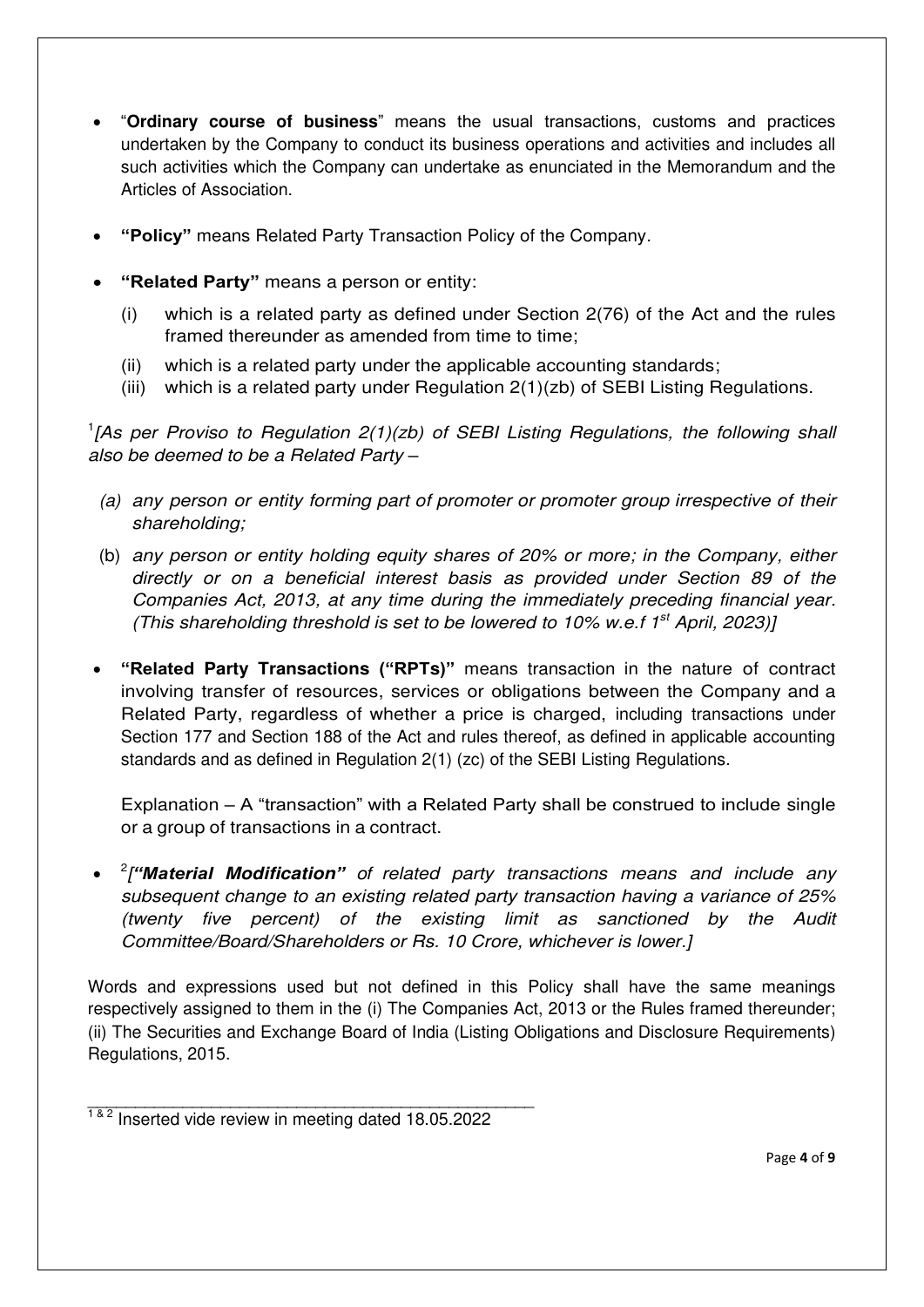## **4. Materiality Thresholds**

Regulation 23(1) of SEBI Listing Regulations requires the Company to provide materiality threshold limits for related party transactions. The Related Party Transactions which crosses the materiality thresholds as mentioned below shall be entered into by the Company only with prior approval of shareholders of the Company, as per applicable provisions of the Act and SEBI Listing Regulations, as amended from time to time.

## **Material Related Party Transaction:**

- (i) All transactions with a related party shall be considered material if the transaction/transactions to be entered into with a Related Party, individually or taken together with previous transactions during a financial year <sup>3</sup>[*exceeds Rs1000 crores or*] 10% (ten percent) of the annual consolidated turnover of the Company as per its last audited financial statements, <sup>4</sup>[*whichever is lower*] or such other limit in terms of SEBI Listing Regulations in force from time to time.
- (ii) Further, a transaction involving payments made to a Related Party with respect to brand usage or royalty shall also be considered material if the transaction(s) to be entered into individually or taken together with previous transactions during a financial year, exceed 5% of the annual consolidated turnover as per the last audited financial statements of the Company.

## **5. Identification of Related Party Transactions**

All directors and key managerial personnel are responsible for informing the Company of their interest (including interest of their relatives) in other companies, firms/bodies corporates or association of individuals at the beginning of every financial year and any change in such interest during the year.

In addition, all directors and key managerial personnel are responsible for providing notice to the Board or Audit Committee of any potential Related Party Transaction involving them or their relatives, together with any additional information about the transaction that the Board/Audit Committee may reasonably require.

The Company prefers to receive such notice of any potential Related Party Transaction well in advance so that the Audit Committee/Board has adequate time to obtain and review information about the proposed transaction.

Board/Audit Committee will determine whether the transaction does, in fact, constitute a Related Party Transaction requiring compliance with this policy.

\_\_\_\_\_\_\_\_\_\_\_\_\_\_\_\_\_\_\_\_\_\_\_\_\_\_\_\_\_\_\_\_\_\_\_\_\_\_\_\_\_\_\_\_\_  $3<sup>3</sup>$ <sup>4</sup> Inserted vide review in meeting dated 18.05.2022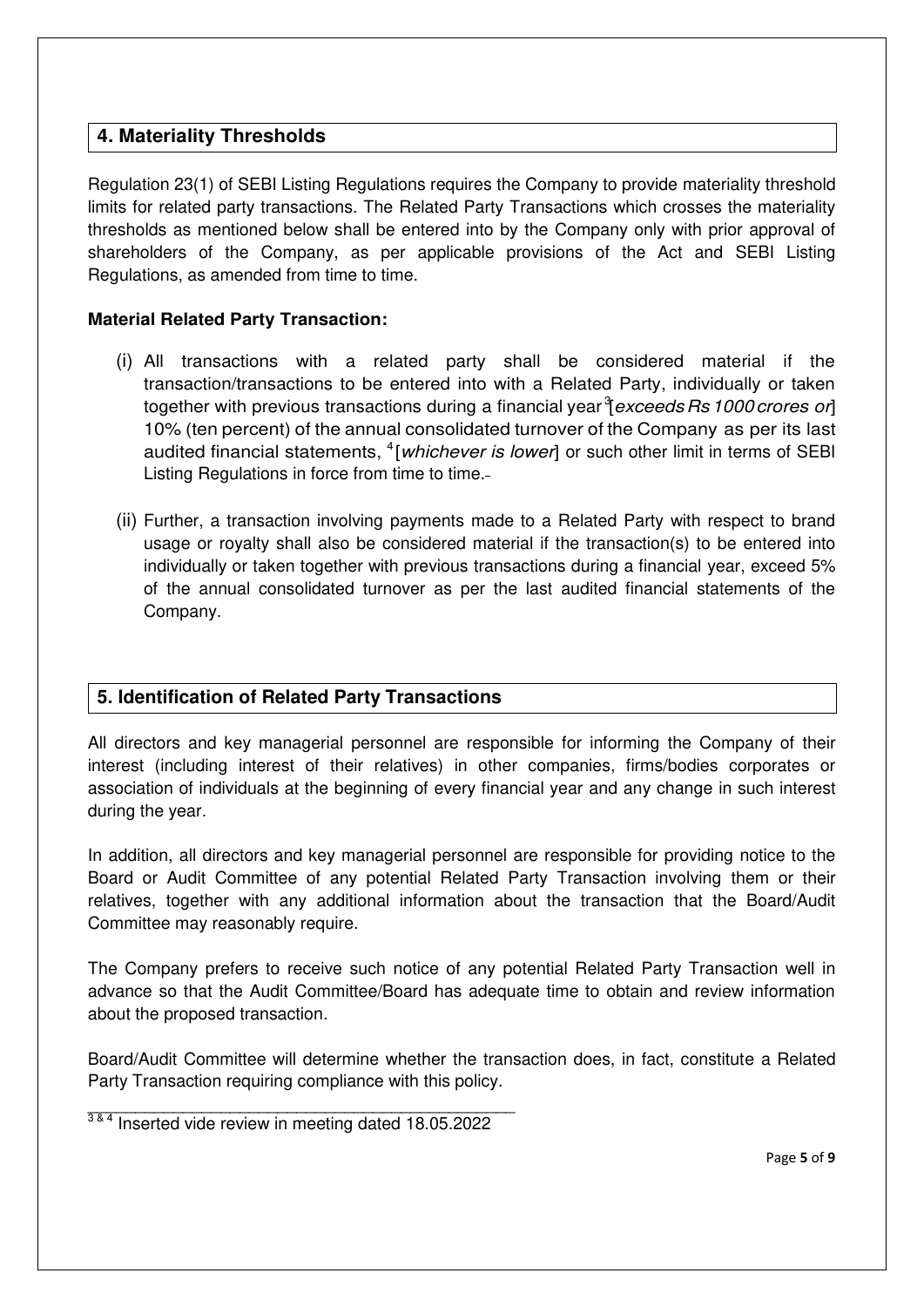## **6. Review and Approval of Related Party Transactions**

#### **6.1 Audit Committee**

• All Related Party Transaction <sup>5</sup>[and subsequent Material Modifications thereof] shall require prior approval of the Audit Committee whether at a meeting or by a resolution by circulation.

6 [*Only those members of the audit committee, who are independent directors, shall approve related party transactions*].

Based on the terms and conditions of a transaction, and applicable regulatory requirements, the Audit Committee may recommend/refer it to the Board for its approval.

- The Audit Committee may grant omnibus approval for Related Party Transactions proposed to be entered into by the Company subject to compliance of the conditions contained in the Act and SEBI Listing Regulations, as amended from time to time.
	- (a) Such omnibus approval shall be applicable in respect of transactions which are repetitive in nature.
	- (b) The Committee shall also satisfy itself the need for such omnibus approval and that such approval is in the interest of the Company.
	- (c) Such omnibus approval shall specify (i) the name/s of the related party, nature of transaction, period of transaction, maximum amount of transaction that can be entered into; (ii) the indicative base price / current contracted price and the formula for variation in the price if any; and (iii) such other conditions as the Audit Committee may deem fit.

However, where the need for Related Party Transaction cannot be foreseen and aforesaid details are not available, the Committee may grant omnibus approval upto Rs. One Crore per transaction.

- (d) The audit committee shall review, at least on a quarterly basis, the details of related party transactions entered into by the Company pursuant to each of the omnibus approvals given.
- (e) Such omnibus approvals shall be valid for a period not exceeding one year and shall require fresh approvals after the expiry of one year.
- Any member of the Committee who has a potential interest in any Related Party Transaction shall abstain from discussion and voting on the approval of the Related Party Transaction.

\_\_\_\_\_\_\_\_\_\_\_\_\_\_\_\_\_\_\_\_\_\_\_\_\_\_\_\_\_\_\_\_\_\_\_\_\_\_\_\_\_\_\_\_\_

 $586$  Inserted vide review in meeting dated 18.05.2022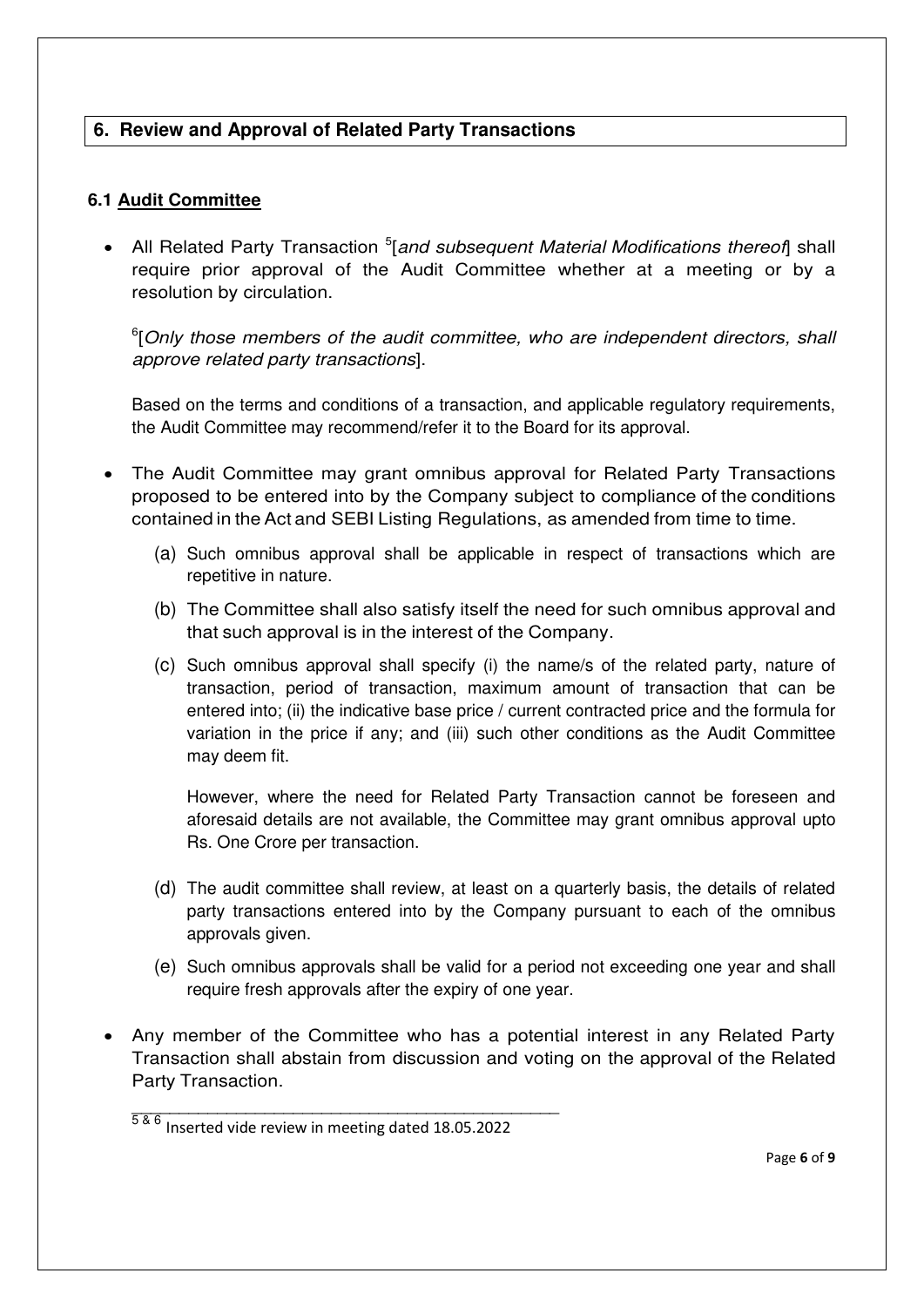- *7 [The Audit Committee shall also review the status of long term (more than one year) or recurring related party transactions on an annual basis.]*
- To review a Related Party Transaction, the Committee shall be provided with the necessary information as prescribed under the Companies Act, 2013 and/or the SEBI Listing Regulations, from time to time, to the extent relevant, with respect to actual or potential Related Party Transactions.

#### **6.2 Approval of the Board of Directors of the Company**

 Pursuant to the provisions of Section 188 of the Companies Act, 2013 read with Rule 15 of the Companies (Meetings of Board and its Powers) Rules, 2014, All Related Party Transactions specified under the said Section and which are not in the ordinary course of business or not at the arm's length price shall be mandatorily placed before the Board for its approval.

#### **In addition to the above, the following kinds of transactions with related parties require approval of the Board:**

- All related party transactions referred / recommended by the Audit Committee to the Board for its approval;
- All related party transactions which require approval of the Board under the Law/Regulations/Policies applicable to the Company;
- Related party transactions which require the approval of the shareholders;
- If the Board in any case decides to review any such matter.

Where any director is interested in any Related Party Transaction, such director will abstain from discussion and voting on the subject matter of the resolution relating to such Transaction.

## **6.3 <sup>8</sup>** *[Approval of the Shareholders*

- *SEBI Listing Regulations Requirements: All material related party transactions and subsequent material modification thereof shall require prior approval of the shareholders, irrespective of the fact whether the transaction, contract or arrangement is in the ordinary course of business or at arm's length.*
- *Companies Act 2013 requirements: In addition to the above, all kind of transactions as specified under Section 188 of the Act which (a) are not in the ordinary course of business or not at arm's length basis; and (b) exceed the threshold limits laid down in Companies (Meetings of Board and its Powers) Rules, 2014, as amended from time to time, shall be placed before the shareholders for their approval.*

*For this purpose, no related party shall vote to approve the relevant transaction irrespective of whether the entity is a party to the particular transaction or not.]*

\_\_\_\_\_\_\_\_\_\_\_\_\_\_\_\_\_\_\_\_\_\_\_\_\_\_\_\_\_\_\_\_\_\_\_\_\_\_\_\_\_\_\_\_\_

<sup>&</sup>lt;sup>7 & 8</sup> Inserted vide review in meeting dated 18.05.2022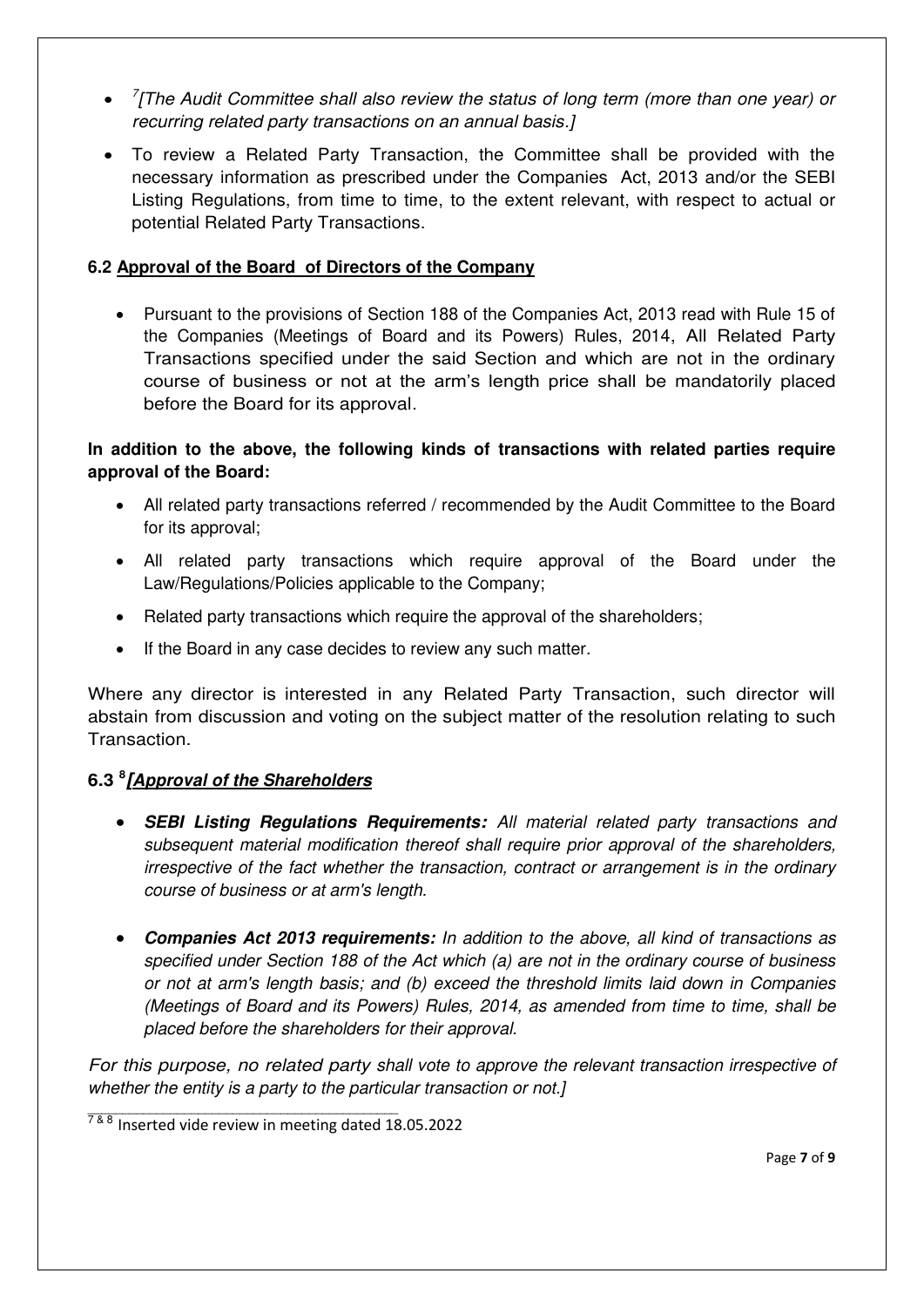## **7. Related Party Transactions which do not require approval**

Following transactions shall not require separate approval under this Policy:

- Any transaction pertaining to appointment and remuneration of Directors and Key Managerial Personnel that has already been approved by the Nomination and Remuneration Committee of the Company or the Board or the shareholders as the case may be; including the reimbursement of reasonable business and travel expenses incurred by them in connection with his/her duties to the Company.
- Transactions that have been approved by the Board/Shareholders under the specific provisions of the Act, e.g. inter-corporate deposits, borrowings, investments with or in wholly owned subsidiaries or other Related Parties;
- Corporate Actions by the Company which are uniformly applicable/offered to all shareholders in proportion to their shareholding viz. payment of dividends, subdivision or consolidation of shares, right issue or bonus issue and buy-back of shares.

## **8. Related Party Transactions not approved under this Policy**

In the event the Company becomes aware of a Related Party Transaction that has not been approved under this Policy prior to its consummation, the matter shall be reviewed by the Committee. The Committee shall consider all of the relevant facts and circumstances regarding the Related Party Transaction(s) and shall evaluate all options available to the Company, including ratification, revision or termination of the Related Party Transaction(s). The Committee may examine the facts and circumstances of the case and take any such actions it deems appropriate including but not limited to discontinuation or rescission of the transaction.

## **9. Disclosures**

- The Company shall disclose the related party transactions in the Board's report or Financial Statements in accordance with the provisions of the Act and applicable Accounting Standards.
- The Company shall submit disclosures of related party transactions to the stock exchanges within the timelines and in the format as specified by the SEBI from time to time, and publish the same on its website.

o

 The Company shall disclose policy on dealing with Related Party Transactions on its website and web-link shall be provided in the Annual Report.